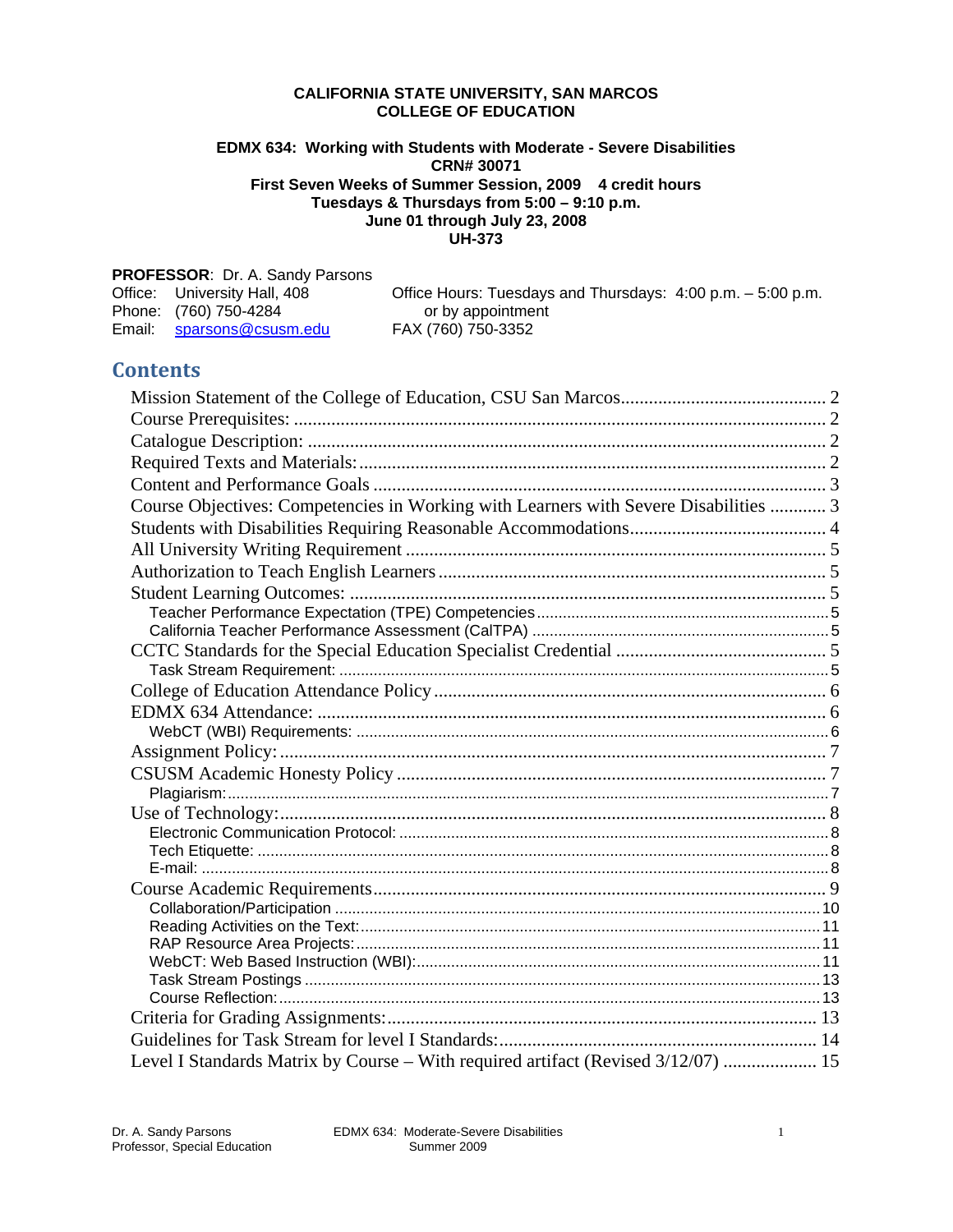# <span id="page-1-0"></span>**Mission Statement of the College of Education, CSU San Marcos**

The mission of the College of Education Community is to collaboratively transform public education by preparing thoughtful educators and advancing professional practices. We are committed to diversity, educational equity and social justice, exemplified through reflective teaching, lifelong learning, innovative research and on-going service. Our practices demonstrate a commitment to student-centered education, diversity, collaboration, professionalism, and shared governance.

# **Course Prerequisites:**

Completion of the Preliminary Level I Mild/Moderate Credential Program including successful completion of EDMX 632 (Assistive Technology), EDMX 627 (Curriculum and Assessment), and EDMX 633 (Positive Behavioral Supports) or their equivalent or approval of the instructor. Demonstration of a basic understanding and practical use of basic adaptive techniques for addressing the instructional and life-skill needs of learners with mild/moderate disabilities. Completion of Clinical Practice in special education and general education or their equivalents.

# **Catalogue Description:**

 Focuses on developing skills through hands-on practical experience to work effectively for and with children with moderate-severe cognitive, communication, social/emotional, and physical/health challenges. Emphasis is on transdisciplinary teaming in IEP development and delivery and methods for procuring and managing resources to enable students with specialized health, mobility, sensory, and communication needs to participate in school, and community experiences. Field experience requires observation and teaching of students with moderate-severe disabilities.

# **Required Texts and Materials:**

### **Text:**

Snell, M. E., & Brown, F. (2006). *Instruction of students with severe disabilities (6th Ed.):* Prentice-Hall: Pearson Education. Upper Saddle River, New Jersey.

# **Parsons' Reader, Copy Serve, San Marcos.**

Bound Reader, available at Copy Serve in San Marcos. (760) 599-9923, 754 South Rancho Santa Fe Blvd. Enter the first driveway off San Marcos Blvd. just west of Rancho Santa Fe Rd. and the Citibank, turn right in this drive and make an immediate left. The store faces San Marcos Blvd. **Note:** The reader will not be ready until the second week of class, I will send out an e-mail when it is ready for purchase.

# **Required Materials:**

CSUSM Print Card Large D-Ring Binder Flash or USB Drive Make-it-take it materials TBA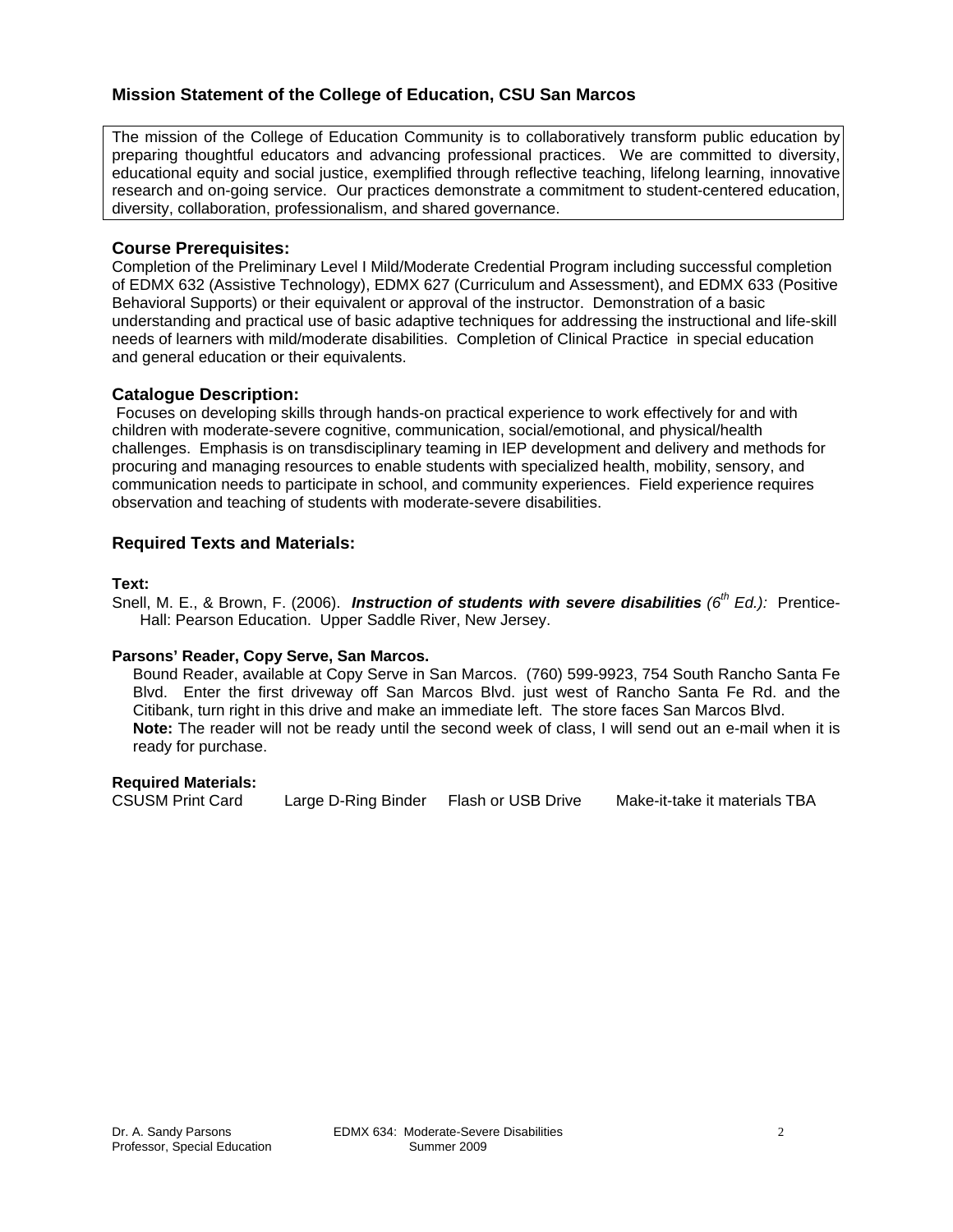# **Content and Performance Goals**

The table below indicates the CTC Level I standards (the number indicates CTC standard addressed) and level of competence addressed by EDEX 634 and the level (i.e., knowledge, application) at which each standard is demonstrated.

| M/M/S | M/M/S | M/S | M/S | M/S |
|-------|-------|-----|-----|-----|
| 13    | 24    | 25  | 26  | דר  |
|       | K/A   | K/A | K/A | K/A |

# **Key:**

M/M/S = Common Mild/ Moderate and Moderate/Severe Education Specialist Competency

- M/S = Moderate/Severe Education Specialist Competency
- K = Competence at **knowledge** level
- A = Competence at **application** level

# **Course Objectives: Competencies in Working with Learners with Severe Disabilities**

### **Through coursework and practicum experiences, each participant will:**

- 1) demonstrate knowledge of legal mandates, policies, and regulations governing specialized health care services and how the services may be delivered;
- 2) demonstrate knowledge and skills to work with families and allied school and health personnel (e.g., nurses, physicians, communication specialists, teachers) as a member of a transdisciplinary team;
- 3) demonstrate knowledge and skills to interact safely (e.g., proper handling and positioning methods, equipment use, health considerations) with students with sensory, health care and mobility issues;
- 4) demonstrate knowledge and skills to assess and determine the needs of students with moderatesevere disabilities in academic, independent life skills, cognitive, social/emotional, motor, verbal and non-verbal communication and behavioral domains;
- 5) demonstrate knowledge and skills to implement various approaches for educating students with Autism;
- 6) demonstrate skill in arranging learning environments to accommodate sensory, mobility, and specialized health care needs so as to maintain student dignity and optimize student independence;
- 7) demonstrate knowledge and skills to develop and implement IEPs and ITPs for students with moderate-severe disabilities;
- 8) demonstrate knowledge and skills to develop and implement accommodations and modifications to enable students' participation in school and community (i.e., home, recreation, vocational) experiences;
- 9) demonstrate knowledge of legal mandates and regulations governing specialized health care services and how the services may be delivered;
- 10) demonstrate knowledge and skills to provide and procure support to families of children with multiple health, educational, and social needs;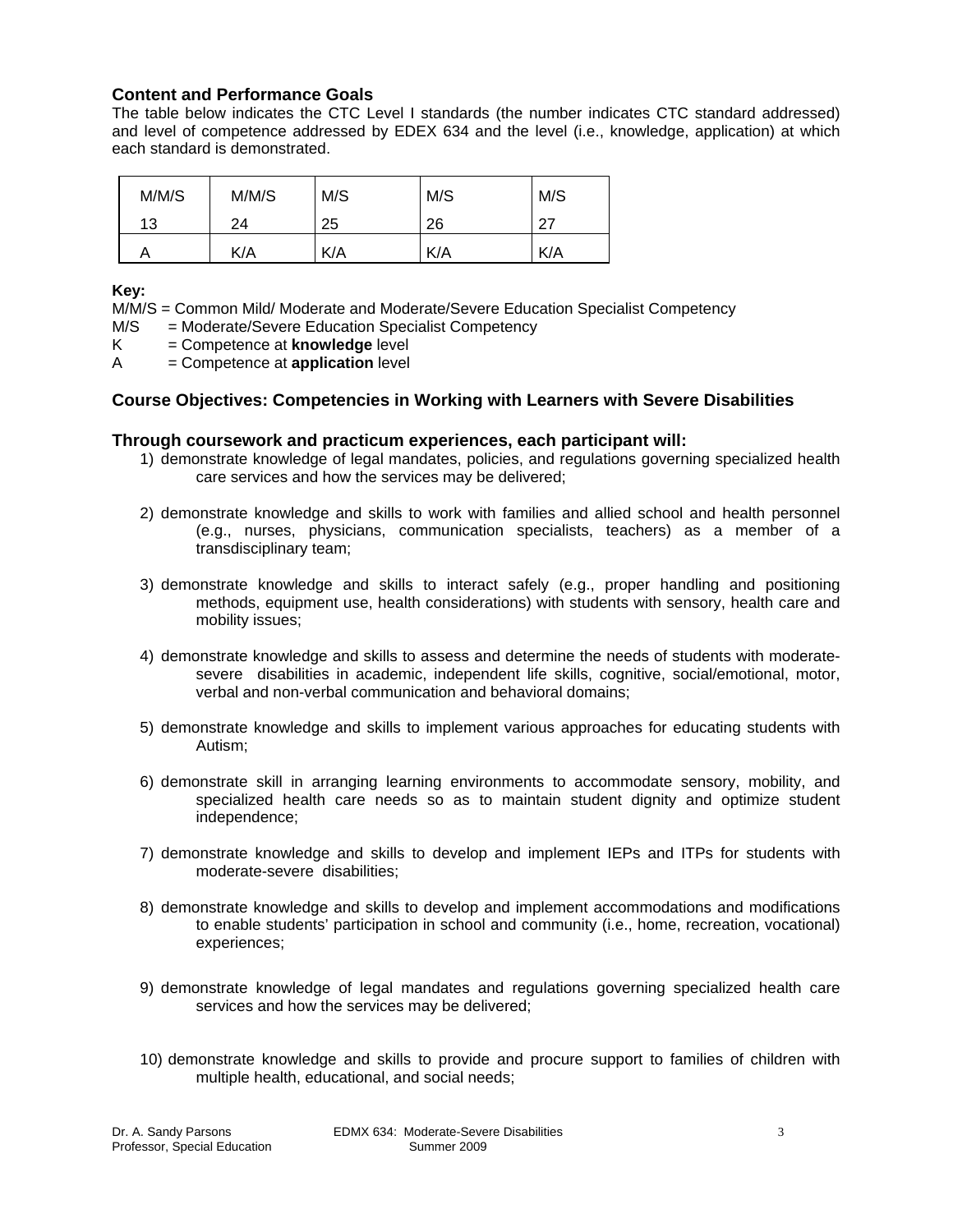- <span id="page-3-0"></span>11) demonstrate knowledge and skills to implement various positive behavioral change approaches (e.g., TEACCH, pivotal responses, discrete trial, floor time, social stories);
- 12) demonstrate knowledge and skills to develop and implement IFSPs, IEPs, and ITPs for students with moderate-severe disabilities and to collaborate with others to facilitate student progress in their programs of education and services;
- 13) demonstrates skills in collaboration with others to facilitate and increase student's skills across the areas of their education program including skills in communication, academics, and sociability;
- 14) demonstrate knowledge and skills in developing and implementing functional curriculum and instruction to promote:
	- a) personal care skills and address sexuality issues,
	- b) critical academics and language skills,
	- c) practical and purposeful nonverbal communication skills,
	- d) domestic and daily living skills,
	- e) community skills through community-based instruction,
	- f) employment skills and employment options,
	- g) integrated community recreation and leisure opportunities,
	- h) transition to adulthood and supports to promote quality life experiences as an adult,
	- i) post-secondary education options.

# **Students with Disabilities Requiring Reasonable Accommodations**

Students with disabilities who require reasonable accommodations must be approved for services by providing appropriate and recent documentation to the Office of Disable Student Services (DSS). This office is located in Craven Hall 5205, and can be contacted by phone at (760) 750-4905, or TTY (760) 750-4909. Students authorized by DSS to receive reasonable accommodations should meet with their instructor during office hours or, in order to ensure confidentiality, in a more private setting.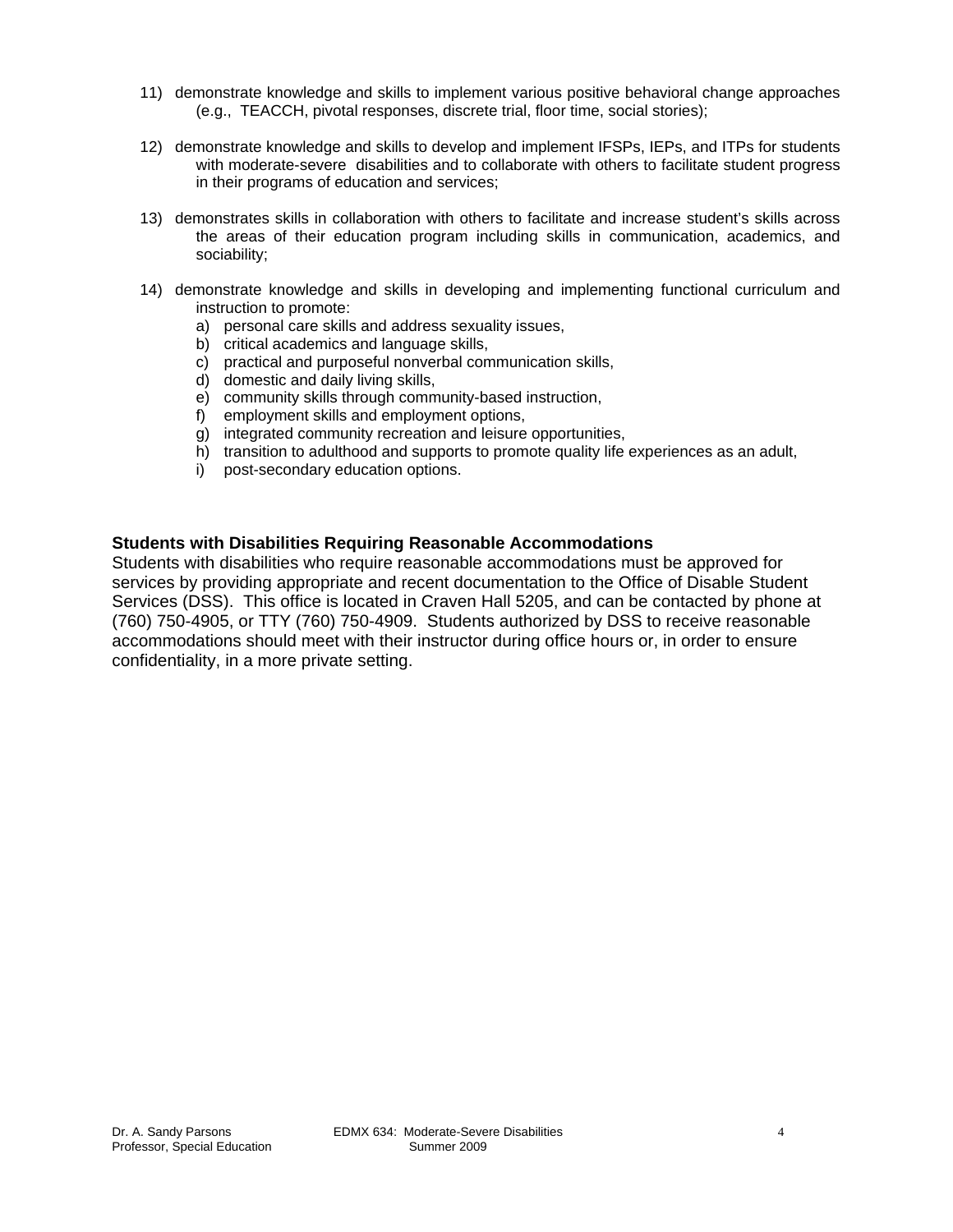# <span id="page-4-0"></span>**All University Writing Requirement**

Writing requirements for this class will be met as described in the assignments. Every course at the university, including this one, must have a writing requirement of at least 2500 words.

### **Authorization to Teach English Learners**

This credential program has been specifically designed to prepare teachers for the diversity of languages often encountered in California public school classrooms. The authorization to teach English learners is met through the infusion of content and experiences within the credential program, as well as additional coursework. Students successfully completing this program receive a credential with authorization to teach English learners.

*(Approved by CCTC in SB 2042 Program Standards, August 02)* 

### **Student Learning Outcomes:**

### **Teacher Performance Expectation (TPE) Competencies**

The course objectives, assignments, and assessments have been aligned with the CTC standards for (Single Subject, Multiple Subject, Special Education, etc.) Credential. This course is designed to help teachers seeking a California teaching credential to develop the skills, knowledge, and attitudes necessary to assist schools and district in implementing effective programs for all students. The successful candidate will be able to merge theory and practice in order to realize a comprehensive and extensive educational program for all students.

### **California Teacher Performance Assessment (CalTPA)**

Beginning July 1, 2008 all California credential candidates must successfully complete a state-approved system of teacher performance assessment (TPA), to be embedded in the credential program of preparation. At CSUSM this assessment system is called the CalTPA or the TPA for short.

To assist your successful completion of the TPA a series of informational seminars are offered over the course of the program. TPA related questions and logistical concerns are to be addressed during the seminars. Your attendance to TPA seminars will greatly contribute to your success on the assessment.

Additionally, COE classes use common pedagogical language, lesson plans (lesson designs), and unit plans (unit designs) in order to support and ensure your success on the TPA and more importantly in your credential program.

The CalTPA Candidate Handbook, TPA seminar schedule, and other TPA support materials can be found on the COE website: http://www.csusm.edu/coe/CalTPA/ProgramMaterialsTPA.html

# **CCTC Standards for the Special Education Specialist Credential**

### **Task Stream Requirement:**

The course objectives, assignments, and assessments have been aligned with the CCTC (California Commission on Teacher Credentialing) standards for the Level 1 Special Education Specialist Credential. This course is designed to help teachers seeking a California teaching credential to develop the skills, knowledge, and attitudes necessary to assist schools and district in implementing effective programs for all students. The successful candidate will be able to merge theory and practice in order to realize a comprehensive and extensive educational program for all students. You will be required to formally address the CCTC Standards for the Level 1 Moderate - Severe Special Education Specialist Credential in this course. You will be required to post artifacts and a reflection to address standards 25 M/S, 26 M/S, 27 M/S and 13 M/M/S (field). Please see the table below for the artifacts to be posted to each standard. The format for the Reflective Essay, required for each standard, is attached to the syllabus.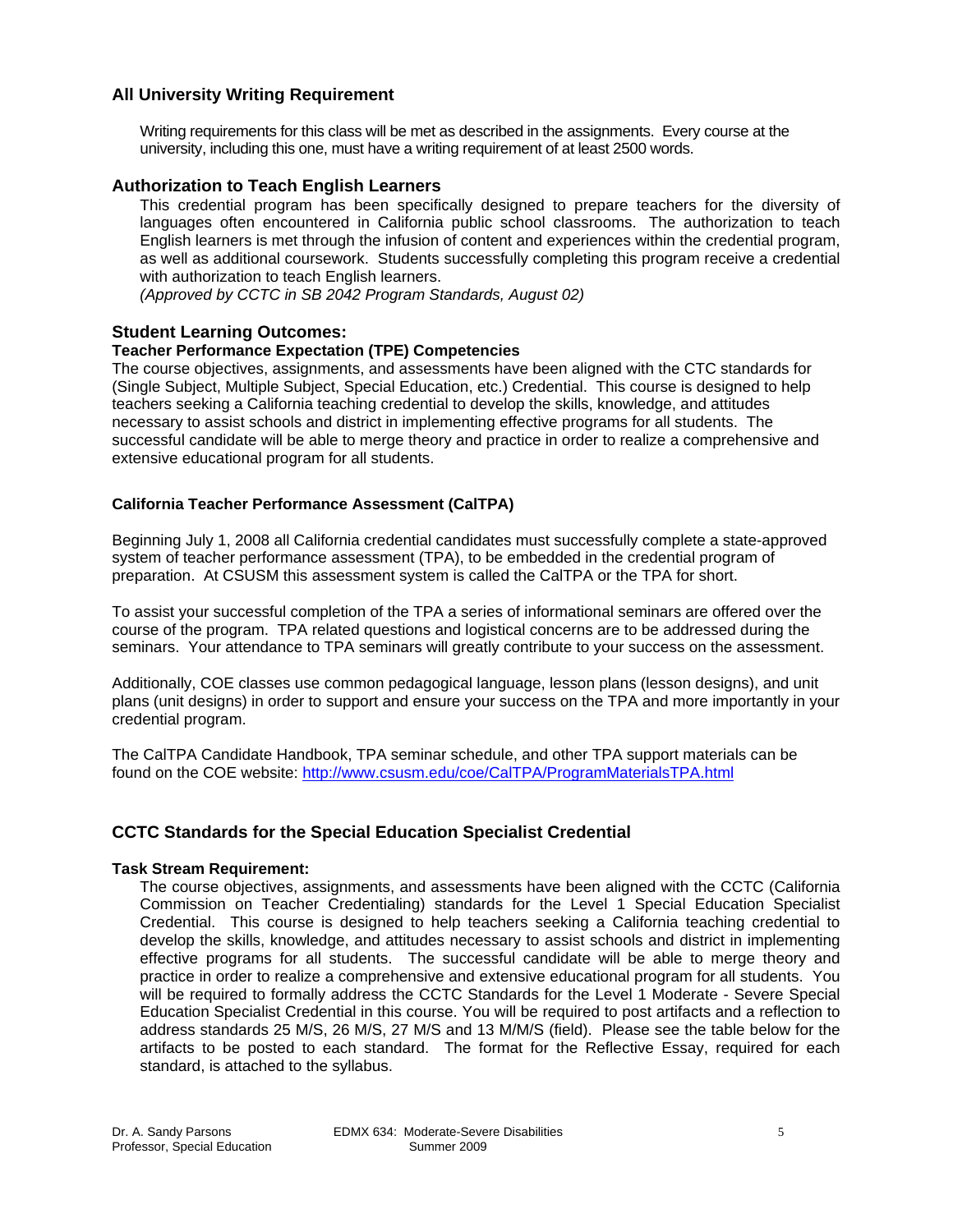# **Task Stream: This work must be posted to be cleared for the Credential EDMX 634: Working with Students with Moderate - Severe Disabilities**

| <b>CCTC Moderate/Severe Standard</b>               | <b>Related Artifact to be Attached in Task</b><br><b>Stream</b> |
|----------------------------------------------------|-----------------------------------------------------------------|
| Standard 25 M/S                                    | <b>Self-Determination Postings</b>                              |
| Communication and Social                           | (WebCT)                                                         |
| <b>Networks</b>                                    | you may select from your work                                   |
| Standard 26 M/S                                    |                                                                 |
| Curriculum                                         | Resource Area Project Narrative                                 |
|                                                    |                                                                 |
| Standard 27 M/S                                    |                                                                 |
| Movement, Mobility, Sensory and Specialized Health | School Nurse & Medically Fragile Work                           |
| Care                                               | (WebCT)                                                         |
|                                                    | you may select from your work                                   |
| Standard 13                                        |                                                                 |
| Special Education Field Experiences with Diverse   | Practicum Logs & Field Reflection                               |
| Populations                                        |                                                                 |

NOTE: You MUST ask for feedback from Parsons, check back for required edits, post on time!

# **College of Education Attendance Policy**

 instructor. **Individual instructors may adopt more stringent attendance requirements**. Should Due to the dynamic and interactive nature of courses in the College of Education, all students are expected to attend all classes and participate actively. At a minimum, students must attend more than 80% of class time, or s/he may not receive a passing grade for the course at the discretion of the the student have extenuating circumstances, s/he should contact the instructor as soon as possible. *(Adopted by the COE Governance Community, December, 1997).* Students arriving late, leaving early or returning late from break shall receive participation point deductions.

# **EDMX 634 Attendance:**

Student missing more than one F2F sessions of this course; or who are late for, or leave early from two or more F2F sessions of this course, will be unable to receive a grade of (A). Students missing three F2F class sessions, or who are late or leave early from four or more F2F sessions will be unable to receive a passing grade for this course (C+ or better). **Attendance at WBI sessions is credited for completion of posting by the date and time assigned (see the course schedule).** 

**NOTE**: If you have extraordinary circumstances in your life which impact upon your attendance or assignments, please let us know. If you have any questions or concerns, please contact the instructor.

# **WebCT (WBI) Requirements:**

Students are required to keep up with the Web Based Instruction (WBI) component of this course. Due to the fast pace of this course, WBI Assignments and Discussion Board (DB) prompts MUST be posted on the date and time they are due. **Late postings will not be accepted. Late work will result also in loss of 10 participation points.** Be sure to check the Course Schedule, Course Home Page and Discussion Board for the prompts and assignments for each WBI session of class. Be sure to respond to each of the professor's prompts. The work for each session is to be completed prior to attending class. The specific due dates are listed in the course schedule.

**WebCT Confidentiality for the Course:** Never give your log in and password to anyone else to log in and post or send message on your behalf. This is a strict policy of privacy to protect all people in the course. Keep a digital copy of all work posted to WebCT in a Word Document.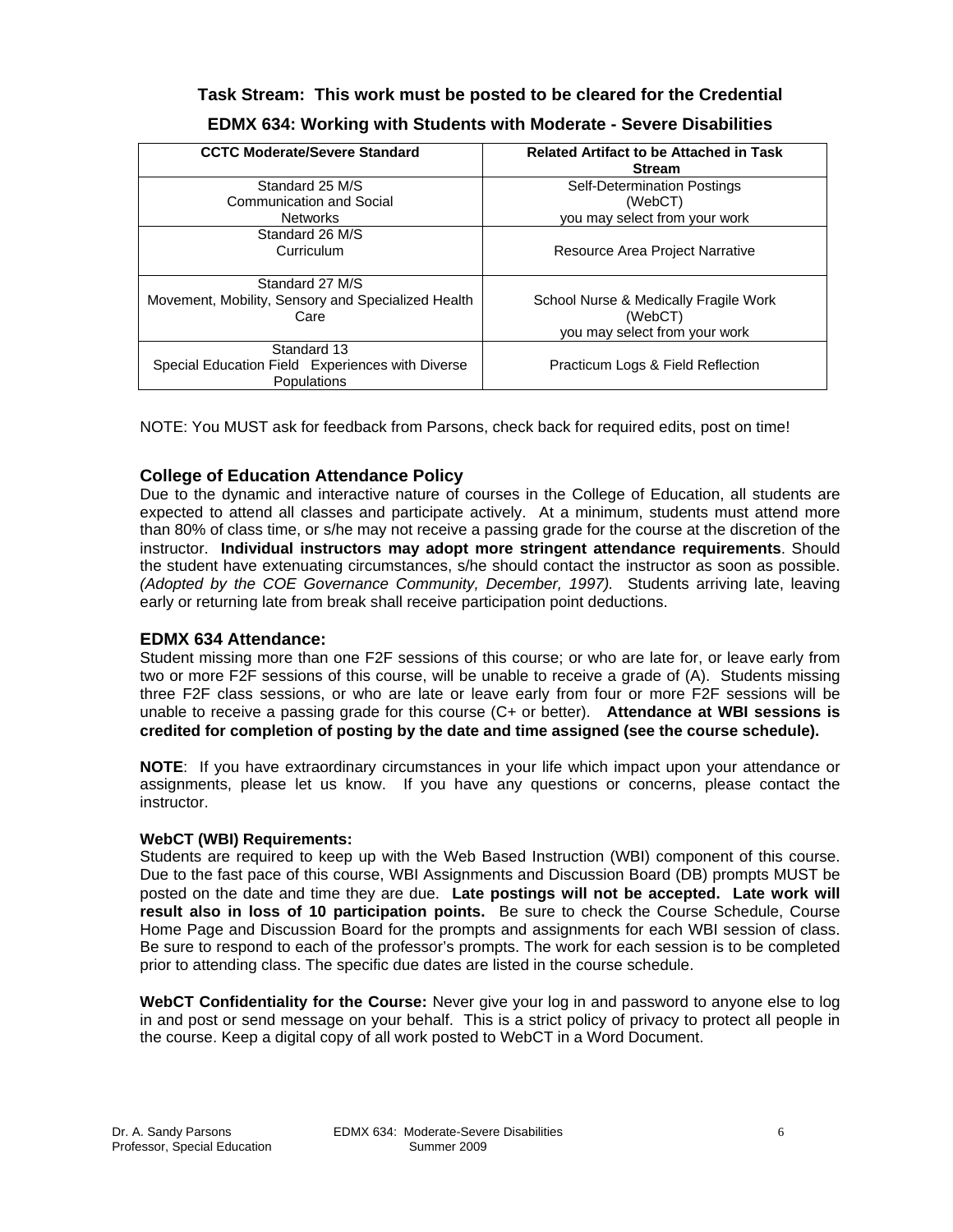# <span id="page-6-0"></span>**Assignment Policy:**

Each assignment is due on the date indicated on the syllabus/course schedule. Keep a hard copy of each assignment turned in. Burden of proof of assignment completion is upon the student.

 **I do not accept assignments required in hard copy as e-mail/course mail attachments or embedded within e-mails or course mails unless approved by me in advance and due to extraordinary circumstances.** 

 Students are required to keep a copy of all work (Including WBI work) in case any work becomes lost. All proof of work accomplished is the responsibility of the student. Create your WBI work in Word, save it, then copy and paste it into the dialogue box in WebCT. Not attachments please!!!

- Students must keep up with the assignments from session to session.
- **Plagiarism of any type will result in a failing grade.**

■ Scanning of student work via *Turn it In*™ software may be used to verify student authorship and accurate citation of copyrighted materials or thoughts, ideas, and/or work of others.

**Students making unauthorized copies of copyrighted microcomputer software will receive a** failing grade.

- Be sure to note the CSUSM Academic Honesty Policy stated below
- Reading Activities submitted by students over the past years are archived and may be used as comparison for plagiarism for the current semester submissions.

# **CSUSM Academic Honesty Policy**

"Students will be expected to adhere to standards of academic honesty and integrity, as outlined in the Student Academic Honesty Policy. All written work and oral assignments must be original work. All ideas/materials that are borrowed from other sources must have appropriate references to the original sources. Any quoted material should give credit to the source and be punctuated with quotation marks.

Students are responsible for honest completion of their work including examinations. There will be no tolerance for infractions. If you believe there has been an infraction by someone in the class, please bring it to the instructor's attention. The instructor reserves the right to discipline any student for academic dishonesty in accordance with the general rules and regulations of the university. Disciplinary action may include the lowering of grades and/or the assignment of a failing grade for an exam, assignment, or the class as a whole." (CSUSM Catalogue)

### **Plagiarism:**

As an educator, it is expected that each student will do his/her own work, and contribute equally to group projects and processes. Plagiarism or cheating is unacceptable under any circumstances. If you are in doubt about whether your work is paraphrased or plagiarized see the Plagiarism Prevention for Students website http://library.csusm.edu/plagiarism/index.html . If there are questions about academic honesty, please consult the University catalog. Plagiarism will result in a failing grade.

Incidents of Academic Dishonesty will be reported to the Dean of Students. Sanctions at the University level may include suspension or expulsion from the University.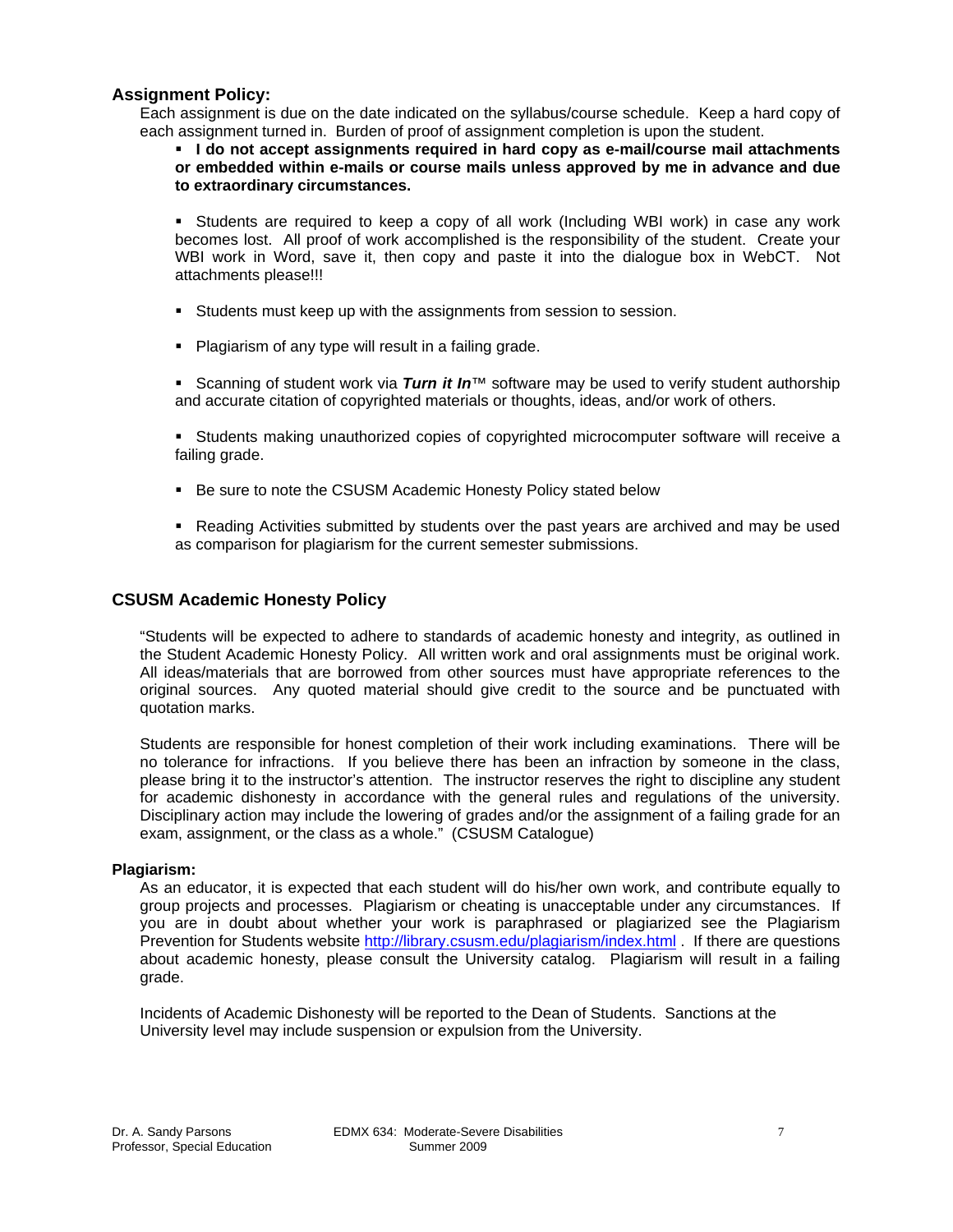### <span id="page-7-0"></span>**Use of Technology:**

Students are expected to demonstrate competency in the use of various forms of technology (i.e. word processing, electronic mail, WebCT6, use of the Internet, and/or multimedia presentations). Specific requirements for course assignments with regard to technology are at the discretion of the instructor. Keep a digital copy of all assignments for use in your teaching portfolio and as proof of work accomplished. Many assignments will be submitted online, and some will be submitted in hard copy. Details will be given in class.

### **Electronic Communication Protocol:**

Electronic correspondence is a part of your professional interactions. If you need to contact the instructor, e-mail is often the easiest way to do so. It is my intention to respond to e-mails in a timely manner. I do not typically respond to e-mails on weekends. Please be reminded that e-mail and online discussions are a very specific form of communication, with their own nuances and etiquette. For instance, electronic messages sent in all upper case (or lower case) letters, major typos, or slang often communicates more than the sender originally intended. With that said, please be mindful of all e-mail and on-line discussion messages you send to your colleagues, to faculty members in the College of Education, or to persons within the greater educational community. All electronic messages should be crafted with professionalism and care.

### **Tech Etiquette:**

No use of lap tops, cell phones, or text messaging during class.

### **E-mail:**

All e-mail for this course will be done via WebCT 6 portion of the course.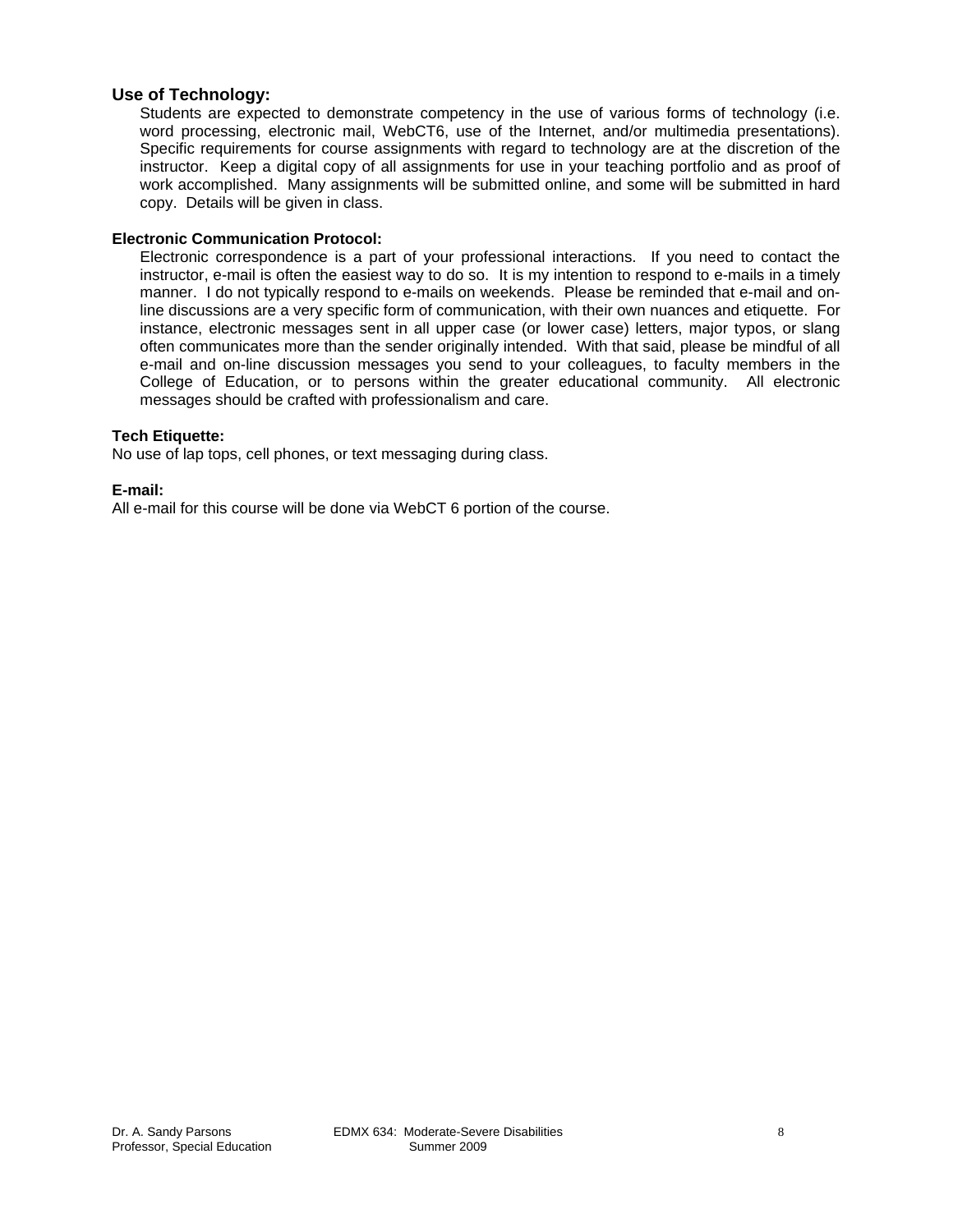# <span id="page-8-0"></span>**Course Academic Requirements**

# **EDMX 634: Assignments and Points for Meeting Course Objectives**

| <b>Face 2 Face Components (F2F)</b>                                                                                                                              | 420                                                             |  |  |  |
|------------------------------------------------------------------------------------------------------------------------------------------------------------------|-----------------------------------------------------------------|--|--|--|
| <b>Collaboration/Participation:</b><br>Ten points per class:<br>Face to Face and WBI sessions                                                                    | 160 (10 points per session)                                     |  |  |  |
| <b>Reading Activities (4)</b>                                                                                                                                    | 120 (30 points for each)                                        |  |  |  |
| Resource Area Report for File (RAP) (group)<br>Power Point Presentation on RAP (group)<br>Individual points on RAP<br>(Based upon peer evaluation and Meta eval) | 100<br>20<br>20                                                 |  |  |  |
| <b>Web Based Instruction (WBI) Components 160</b>                                                                                                                |                                                                 |  |  |  |
| <b>Four WBI Sessions:</b><br>(4 sessions @ 30 points each)                                                                                                       | 120                                                             |  |  |  |
| <b>Task Stream Postings</b><br>(You must have a TaskStream account<br>You must request feedback from Parsons)                                                    | 40                                                              |  |  |  |
| <b>Course Reflection</b>                                                                                                                                         | 20                                                              |  |  |  |
| <b>Field Based Components (FBC)</b><br>(one credit of this four credit course)                                                                                   | 250                                                             |  |  |  |
| <b>Practicum Participation Log:</b><br>Daily Reports:                                                                                                            | 150 $(5 \t@ 30 = 150)$ for five days in the field               |  |  |  |
| <b>Leisure Time Report:</b><br><b>Time Sheet</b>                                                                                                                 | 40 (1 $@$ 40 = 40) for one community-based activity observation |  |  |  |
| Forms:<br><b>Risk Form</b><br>10<br>Practicum Time Sheet (signed)<br>10<br>Master Teacher Eval Sheet<br>40<br><b>Total Points:</b>                               | 850                                                             |  |  |  |

**Note**: You should devote/plan on six hours of work outside of each F-2-F session for the completion of the related F-2-F work in this class. For the WBI, you should plan on nine hours of work (3 class hours plus six hours of prep). You receive 10 participation points per WBI session and 10 points for your Course Reflection for posting on time (no late postings are accepted).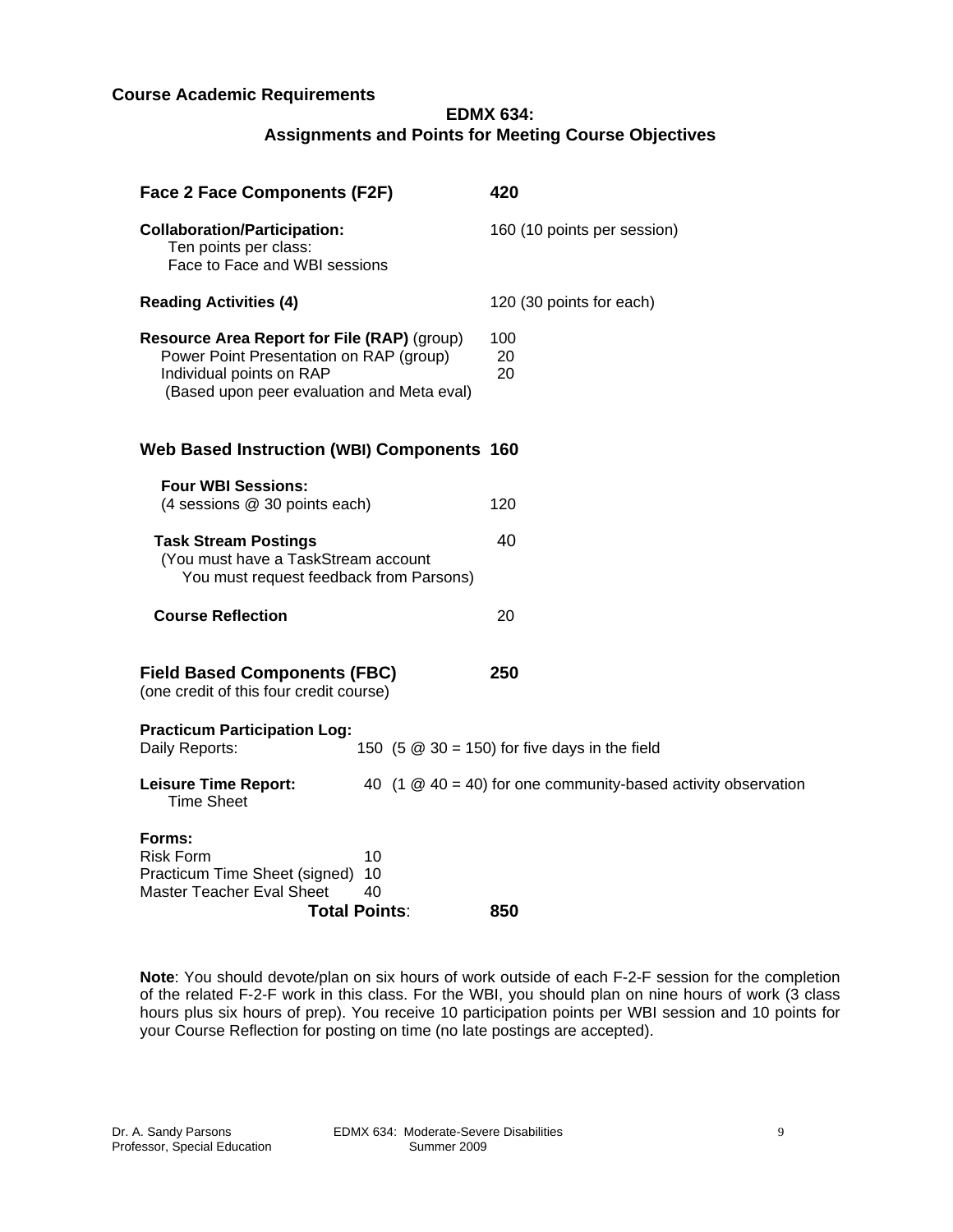### <span id="page-9-0"></span>**Collaboration/Participation**

### **(160 points, 10 points per class session)**

**Purpose:** Please see the EDMX 634 attendance policy. Experts in the education community are scheduled for each class so make ups for missed class sessions are all but impossible. The field of working with individuals with moderate - severe disabilities requires knowledge of many and varied resources and agencies. The purpose of the F2F portion of the course is to provide participants with an opportunity to demonstrate their understanding of critical aspects of this course and application of these ideas to professional practice while interacting with a professional learning community. Do not miss class on campus nights. If an extraordinary situation arises, please contact Dr. Parsons about your absence.

#### **EDMX 634 Attendance:**

Student missing more than one F2F sessions of this course; or who are late for, or leave early from two or more F2F sessions of this course, will be unable to receive a grade of (A). Students missing three F2F class sessions, or who are late or leave early from four or more F2F sessions will be unable to receive a passing grade for this course (C+ or better). **Attendance at WBI sessions is credited for completion of posting by the date and time assigned (see the course schedule).** 

#### **Description:**

Be sure to read COE attendance policy and the Please see the EDMX 634 attendance policy stated above. This course meets in an intensive time period. While this is an advantage to student's summer schedules, it requires very dedicated and consistent attendance during the course. These points are awarded on the basis of arriving on time, having assignments completed and ready, staying the entire time of the class. collaborating and cooperating with fellow students and the professor, and overall professional attitudes demonstrated while in class.

Much work for this course is collaborative. In real life, all team members must collaborate and participate in order to accomplish any completed project. Team members are expected to be considerate and group minded in scheduling working sessions to complete course assignments.

### **Criteria for Grading Participation**:

Participation points will be assigned on the following criteria: collaborative cooperation in all class activities and group assignments; enthusiasm for the content and activities; respect for the speakers, fellow students and the professor; patience and flexibility with the technology/materials. **Please do not use your laptops, cell phones or other devices during class lectures unless cleared with the instructor. Do not do e-mail, WebCT work or other assignments during lectures, presentations, and guest speakers.** WebCT postings or other assignments done during class will receive a score of 0 (zero).

Arrive on time with **all reading completed,** and stay the full time of the class session.

 **hold sessions there.** When in the computer lab, appropriate use of the lab, hardware and software is required. Respect for the lab environment and equipment, e.g. **absolutely not food or drink in the computer lab if we**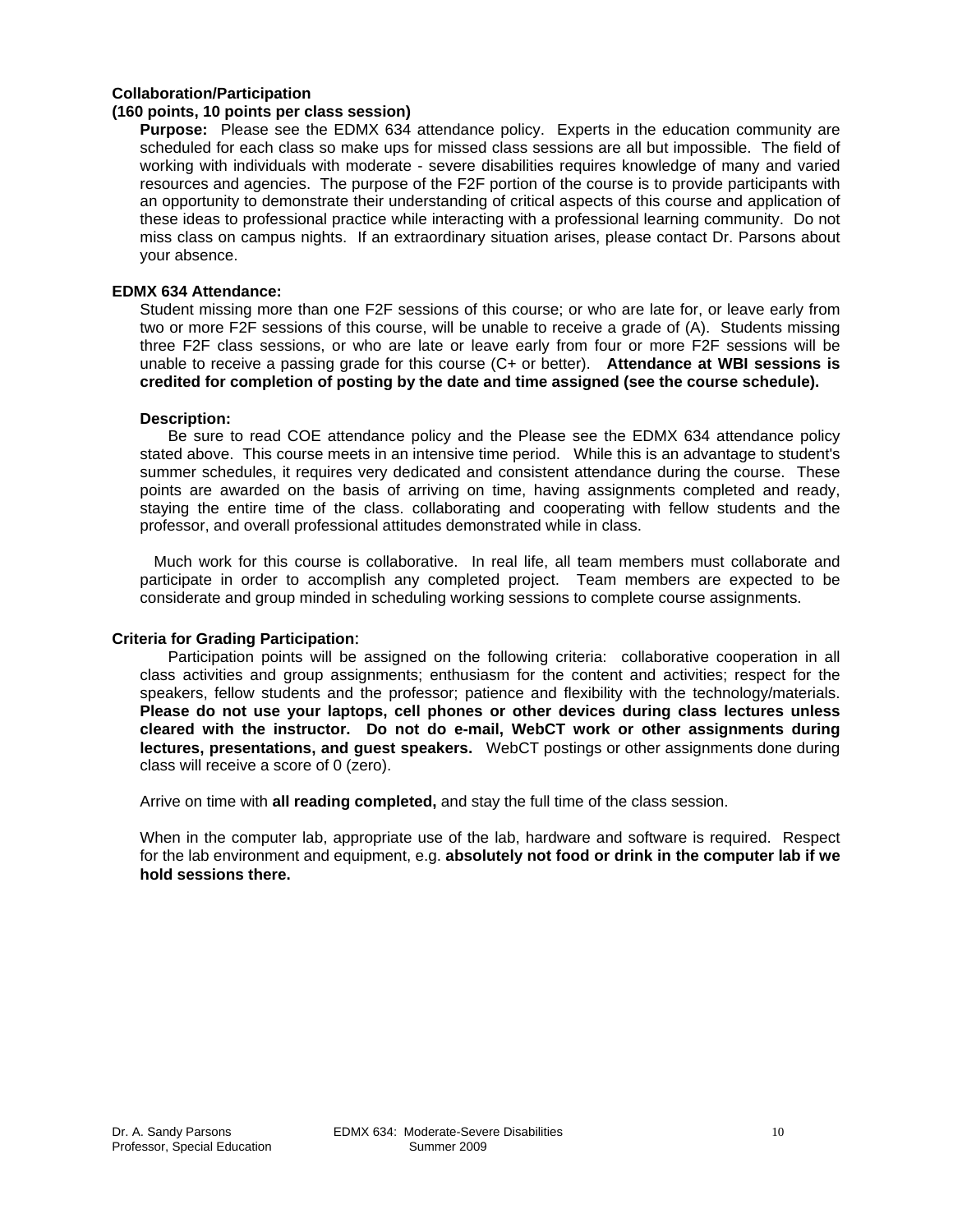# <span id="page-10-0"></span>**Reading Activities on the Text:**

### **(4 @ 30 points = 120 points)**

The questions to be addressed for each of the Reading Activities are provided prior to the due date. These Reading Activities are included in your bound reader as well as in the Assignments Tool of the WebCT 6 portion of the course. There are two questions per chapter. These shall be completed using the WebCT 6 Assignments Tool.

### **Purpose:**

To assure that all readings are completed with critical thought and reflection before the class period in which they are discussed. Because group activities and other active learning procedures are used to introduce and reinforce substantial amounts of material covered in this course, **the assumption that the readings have been completed prior to class is essential to effective course learning**.

### **Criteria for Evaluation**:

Reading Activities are completed and submitted on time by the due date on the course schedule. Reading Activities are complete, thorough; address all reading materials, questions,

and are well thought out and well written. **Read, Reflect, And Write!** 

No late assignments accepted.

Plagiarism of any kind will result in a failing grade, be sure to provide the page number for direct quotes from the text. Do not copy large blocks of copy from the textbook (or other sources) into your assignments.

### **RAP Resource Area Projects:**

### **(140 points)**

**Purpose:** Resource Area Report (100 points) Group Work

The RAP provides the opportunity to study and research an area in moderate-severe disabilities. The topic must be approved by Dr. Parsons. This might be a particular curriculum area, or approach to teaching. It may also be a particular are of disability. These Reports will be presented the second to the last night of the course. This provides the opportunity to expand the content of the course in areas of specific interest to the classmates. **The RAPs are due the class session prior to presentation.** Check the course schedule for the due date.

The group will present their RAP via a PowerPoint (20 points).

After the project is submitted, each member will evaluate the participation of each peer in their RAP project group as well as their own efforts via a Meta - evaluation (20 individual points).

# **Criteria for Evaluation:**

Follow the format provided in class. Research and write about the topic in depth, and share the work evenly across the group members. An outline and criteria for this project will be provided in class.

# **WebCT: Web Based Instruction (WBI):**

### **(4 sessions @ 30 points = 120 points)**

### **Purpose:**

The Web Based Instruction (WBI) component of this course enhances the instruction across all areas and topics. Discussion Board (DB) work and other WBI assignments prepare you for the content to be covered in the class sessions and for the many guest speakers we have from the community. You will also explore and report upon the myriad web sites and web based resources available in the field of moderate – severe disabilities.

### **Evaluation of Web Based Instruction Policy**:

There are several aspects of the WBI Discussion Board portion of this course. These include posting your own response to each of the prompts posted by the professor, and (when indicated in the professor's prompt) posting responses to the posting of peers. Student postings of responses must be well thought out, well written, thorough, address every portion of the professor's prompt, and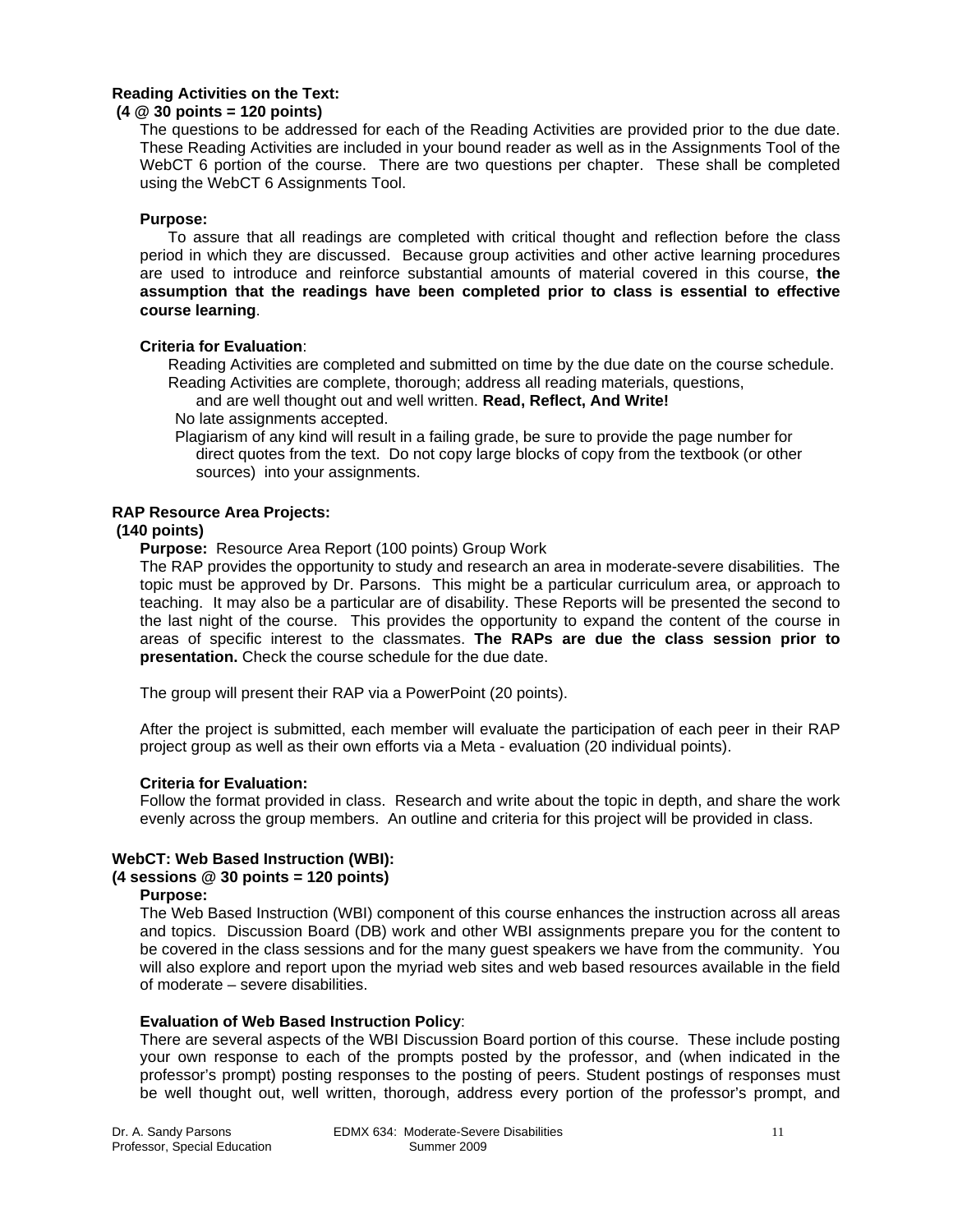posted on time. When asked to respond to the posting of a peer, these are also well formed and professional.

All postings must the original work of the student and be professional in content and expression displaying respect for the course content, fellow classmates, guest speakers, and the professor.

The response to classmates must be thoughtful posts and not just "I agree with my classmate", or "ditto", or "I think the very same thing". Responses to peers should be in complete thoughts and constructed of several sentences. You may want to compose off line in Word and then copy and paste your well thought out responses into the message area of your reply before posting.

Do not copy large blocks of text from internet or other sources. Short quotes in quotation marks with the related page number or retrieval date are allowed.

WBI components on the course WebCT 6 site are due on the date and time on the course schedule. Later posting will not be accepted, and will result also in the loss of ten points for participation for that session. Please note that "technical difficulties" are not a rationale for late work. You can get internet access in the open labs here at Cal State San Marcos and at most local libraries.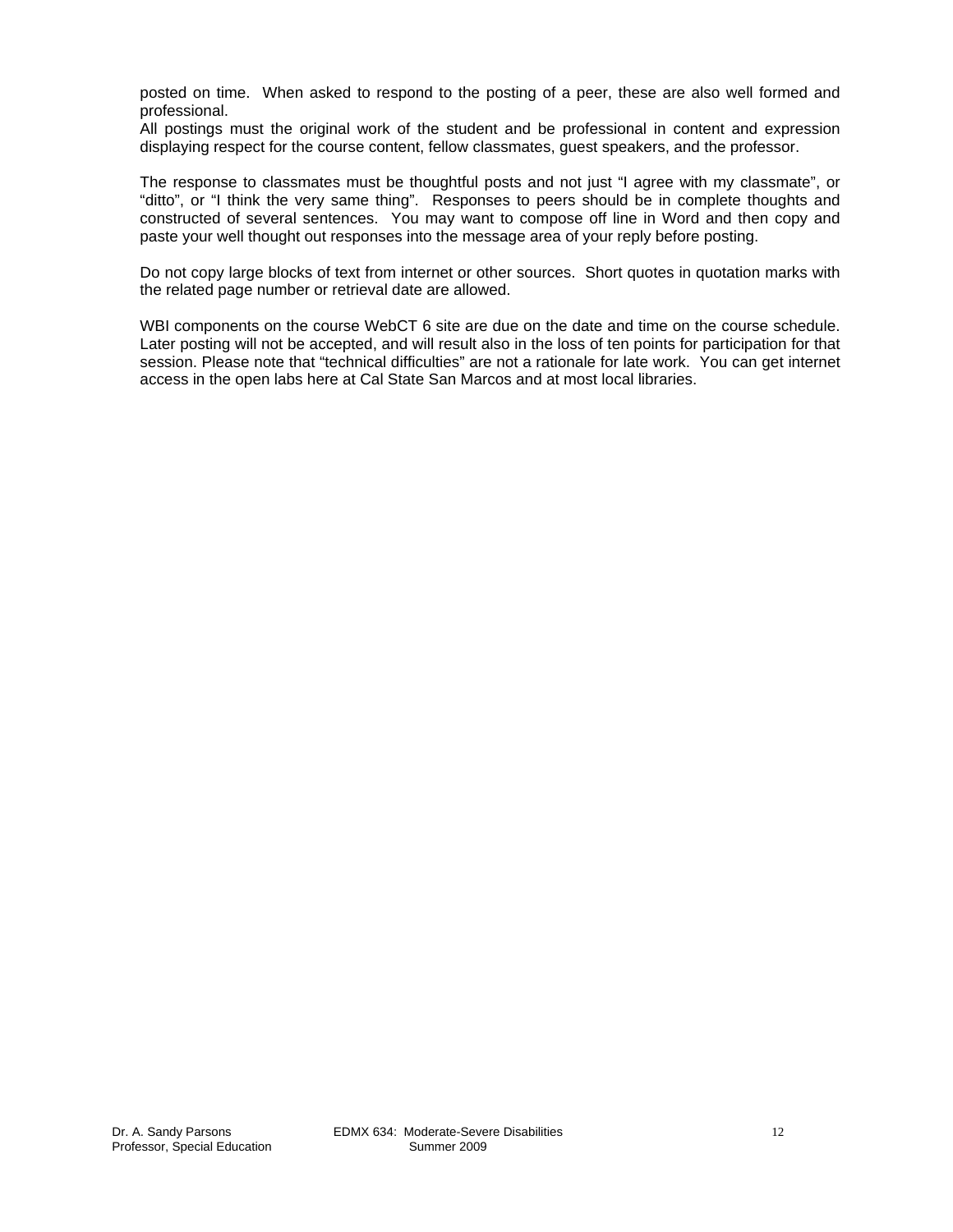# <span id="page-12-0"></span>**Task Stream Postings**

# **(40 Points)**

All students are required to have a Task Stream account and to post their reflective essays and artifacts according to the requirements of this course. You will be required to post artifacts and a reflection to address standards 25 M/S, 26 M/S, 27 M/S and standard 13 M/M/S (field experience component).

- You must post on time in order to receive the course points
- You must post in order to be cleared for meeting the credential standards for the program
- • You must ask for feedback from Parsons
- • You must check both course, university e-mails for possible messages regarding your Task Stream
- You must check Task Stream after you have posted in order to do any required modifications

### **Course Reflection:**

(20 Points)

Post your course reflection on the due date on the Course Schedule handed out in class.

### **CALCULATION OF COURSE GRADE**

Points will be totaled for all assignments and percentages will be calculated. Grades are then computed according to the following m **GRADING SCALE: (represents percentages of total points)** 

|       | A 93  | А-   | 90 |
|-------|-------|------|----|
| B+ 87 |       |      | 83 |
|       | B- 80 | $C+$ | 77 |

### **Note: Any grade < C+ results in failing the class as courses with a grade < C+ cannot be applied to your credential.**

# **Criteria for Grading Assignments:**

A (93%) Outstanding work on assignment, excellent syntheses of information and experiences, great insight and application, and excellent writing,

B (83%) Completion of assignment in good form with good syntheses and application of information and experiences, writing is good,

C (73%) Completion of assignment, adequate effort, adequate synthesis of information and application of information and experiences, writing is adequate.

### **Criteria for Course Grading:** (CSUSM General Catalog for l996-97, page G-3)

A (Excellent): Performance of the student has been at the highest level, showing sustained excellence in meeting all course requirements and exhibiting an unusual degree of intellectual initiative.

B (Good): Performance of the student has been at a high level, showing consistent and effective achievement in meeting course requirements.

C (Satisfactory): Performance of the student has been at an adequate level, meeting the basic requirements of the course.

**NOTE: The minimum acceptable grade for courses in the professional education sequence is C+, but a B average must be maintained.**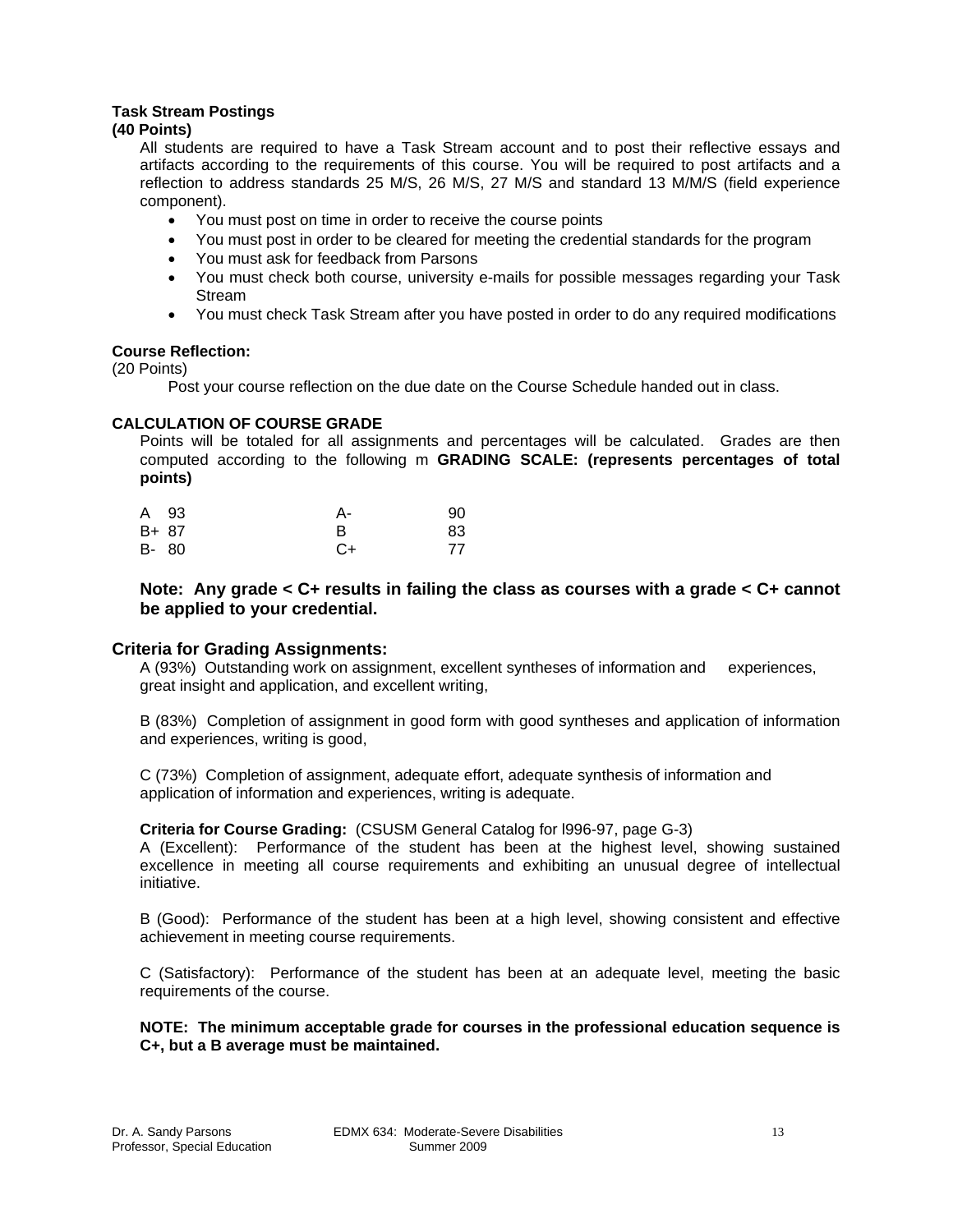# <span id="page-13-0"></span>**NOTES: The Course Schedule Will Be Handed Out In Class**

# **Formats for the assignments are provided in the bound reader for this course.**

# **Guidelines for Task Stream for level I Standards:**

The purpose of the Level I portfolio is to assess how you meet each of the Level I standards. Although all of the artifacts you place in your portfolio have been assessed/graded by your professors, the connection between the artifacts and your understanding of how your course and field experiences evidence your competence is note demonstrated until you make those connections in your Level I portfolio in TaskStream. Your task is to write a cogent reflective essay for each Level I standard about how the artifacts you post provide evidence that you have met each Level I standard.

Level I standards are threaded throughout your Level I Education Specialist credential program and are addressed multiple times within and across courses. Even though a number of standards are addressed in each course, you are specifically responsible for writing a reflective statement for a given subset of standards in given courses. The standards are identified in each course's syllabus and are expected to be reflected upon in TaskStream by the end of each course.

Please be succinct in your writing. More is NOT necessarily better. State your ideas clearly and ground them in the evidence represented by your artifact(s). When you submit each Level I response, you will request and receive feedback from the course instructor. The instructor will ask for revision or state that you are done. You will not be done with or receive full credit for a Taskstream submission if you are asked to revise it and you do not do so by the last class of the course. Please continue to check your TaskStream portfolio until the instructor states that you are done with the response to each assigned Level I standard.

### **Each narrative must include at least the following components.**

To assist you writing your reflective essays for each standard, the faculty have agreed upon a paragraph structure to help guide you with your responses. You must attach a minimum of one artifact for each standard. This artifact may be designated by the course or it may be your choice. Consult the course syllabus to determine this. You also are encouraged to attach and write about more than one evidence.

Required 1st paragraph: Introduce the reader to the focus of your response as it relates to the Level I standard. DO NOT restate the standard; instead, reflect upon and summarize the significance of your overall learning and competence regarding the standard. Stated in another way, this paragraph should address the "so what" of your learning.

Required 2nd paragraph: Explain how one attached artifact evidences your learning related to the Level I standard. The key here is "evidence." How does this artifact prove that you have learned something specific related to this Level I standard?

Optional additional paragraph(s): If you attach additional artifacts, write a similar paragraph to that described for the 2nd paragraph. We encourage you to provide multiple evidences for each standard.

Final paragraph: Describe what from your field experiences (e.g., student teaching, internship, observations) has enabled you to demonstrate competence with regard to this Level I standard. You may include an artifact from your field experience. If you do so, please explain how it evidences your competence with regard to the standard. Finally, identify what you still need to learn related to this standard. In other words, set a professional learning goal for your future practice with regard to the standard.